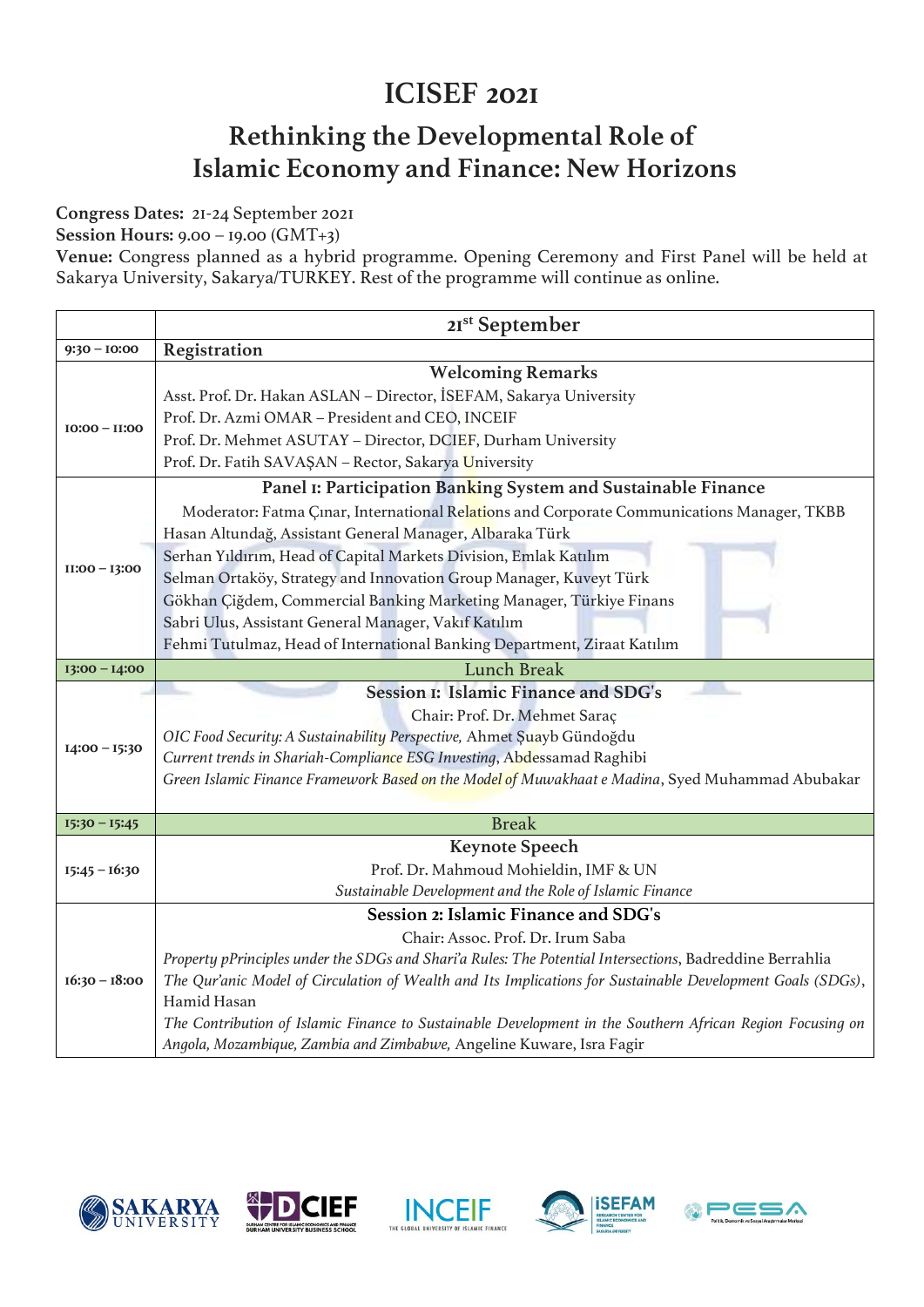|                                    | 22 <sup>nd</sup> September                                                                                                                                                                                                                                                                                                                                                                                                                                                                                                                                                                                                                      |
|------------------------------------|-------------------------------------------------------------------------------------------------------------------------------------------------------------------------------------------------------------------------------------------------------------------------------------------------------------------------------------------------------------------------------------------------------------------------------------------------------------------------------------------------------------------------------------------------------------------------------------------------------------------------------------------------|
| $09:00 - 10:30$<br>$IO:30 - II:15$ | <b>Sessions 3: Macroeconomic View</b><br>Chair: Asst. Prof. Dr. Shabeer Khan<br>Land and Distribution of Income and Wealth: Is it Possible to Derive Insights from Western Thinking for Islamic<br>Economics? Shamim Ahmad Siddiqui<br>Public-Private Partnership (PPP) Implementation in OIC Countries: Does Institution Matter? Rahmatina<br>Awaliah Kasri<br>Indonesian Economic Diversification as an Emerging Markets Country to Drive Economic Growth, Zulfikar<br>Hasan, Mutia Rosiana Nita Putri<br><b>Keynote Speech</b><br>Prof. Dr. Mehmet Asutay, Durham University, DCIEF<br>"Islamic Development: Islamic Moral Economy Approach" |
| $II:15 - I3:00$                    | Panel 2: Sustainability and Islamic Finance<br>Moderator: Prof. Dr Mehmet Asutay, Durham University, UK<br>Asst. Prof. Dr. Dalal Aassouli, Hamad Bin Khalifa University, Qatar<br>Iqbal Asaria, Afkar Consulting<br>Prof. Dr. İbrahim Özdemir, Üsküdar University                                                                                                                                                                                                                                                                                                                                                                               |
| $I$ 3:00 - $I$ 4:00                | <b>Lunch Break</b>                                                                                                                                                                                                                                                                                                                                                                                                                                                                                                                                                                                                                              |
| $I4:00 - I5:30$                    | Session 4: Islamic Banking<br>Chair: Assoc. Prof. Dr. Nisful Laila<br>Exploring Contemporary Islamic Finance Theories for Enhancing Research and Development in Islamic<br>Banking, Zubair Ahmed, Mohd Adib Ismail<br>Private Credit in Dual Banking Countries: Does Bank Ownership Type Matter?, Nazrul Hazizi Noordin<br>Comparison of Interest-Free State Loans in the Ottoman Empire and Medieval Europe, Cem Eyerci                                                                                                                                                                                                                        |
| $I5:30 - I5:45$                    | <b>Break</b>                                                                                                                                                                                                                                                                                                                                                                                                                                                                                                                                                                                                                                    |
| $15:45 - 17:15$                    | Session 5: Islamic Economic Thought and Financial Markets (Turkish)<br>Chair: Asst. Prof. Dr. Salih Ülev<br>Covid-19 Pandemisinin Katilim-30 Endeksi Üzerindeki Etkisinin Analizi, Ender Baykut, Muhammet Fatih<br>Canbaz<br>Belirsizliğin Yükselen Piyasa Ekonomilerindeki İslami Borsalara Etkisi: Covid-19 Döneminde İki İslami<br>Borsanın İşlem Hacmine Yönelik Bir İnceleme, Ömer Tuğsal Doruk<br>Dünya Genelinde Borç Satışına (Bay Al-Dayn) Dayalı Dış Ticaret Uygulamalarının Faizsiz Finansal<br>Prensiplere Uyumu ve Alternatif Öneriler, Fatih Kazancı                                                                              |
| $17:15 - 17:30$                    | <b>Break</b>                                                                                                                                                                                                                                                                                                                                                                                                                                                                                                                                                                                                                                    |
| $17:30 - 19:00$                    | <b>Session 6: Islamic Banking</b><br>Chair: Asst. Prof. Dr. İsa Yılmaz<br>New Evidence on Islamic and Conventional Bank Efficiency: A Meta-Regression Analysis, Mohamed E.<br>Chaffai<br>Does Bank Concentration Mediate the Relationship between Islamic Banking Sector and Economic Growth?<br>Rümeysa Bilgin<br>Measuring the Effects of Recent Bank Mergers on the Efficiency and Productivity of Conventional and Islamic<br>Banks in the GCC, Abdul Malik Syed<br>Performance Evaluation of Islamic Banks Using Balanced Scorecard: An Applied Study on Saudi Banks,<br>Meryem Abdulhi                                                    |









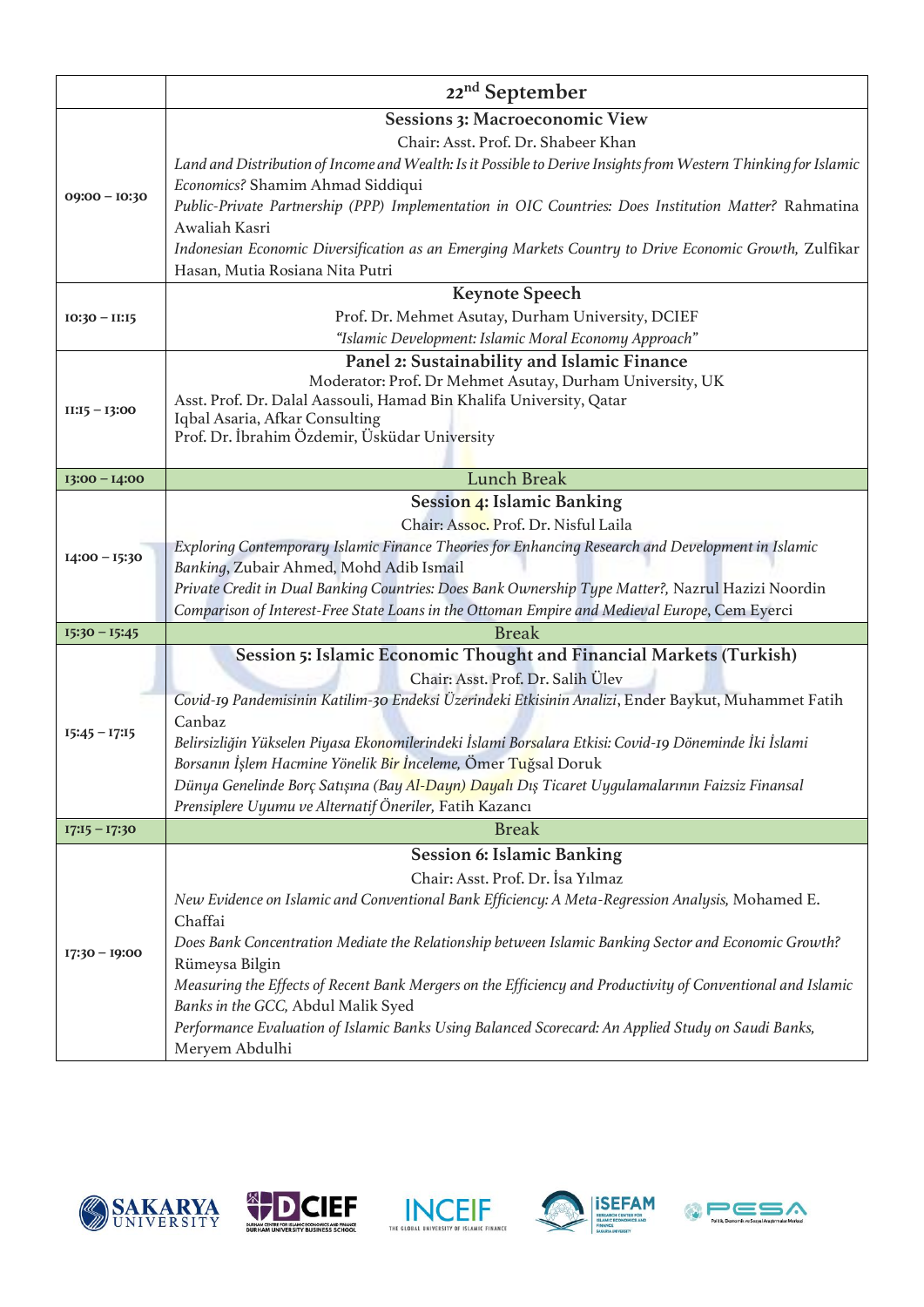|                 | 23 <sup>rd</sup> September                                                                                                                                                                                                                                                                                                                                                                                                                                                                                                                                                                     |
|-----------------|------------------------------------------------------------------------------------------------------------------------------------------------------------------------------------------------------------------------------------------------------------------------------------------------------------------------------------------------------------------------------------------------------------------------------------------------------------------------------------------------------------------------------------------------------------------------------------------------|
| $09:00 - 10:30$ | <b>Session 7: Islamic Economic Thought</b><br>Chair: Asst. Prof. Dr. Hamdi Çilingir<br>Al Ghazali Theory of Islamic Self Governance for Islamic Finance, Saiful Azhar Rosly<br>A Moral Approach to Capital Formation and Accumulation Processes: A Comparison Between Capitalism and<br>Islamic Economic Thought, Cem Korkut<br>Beyond Articulation of Theory of Value Under the Domination of Capital and Labor: A Hegemony Free Islamic<br>Value Theory, Mehmet Artık<br>An Analysis of Ibn Khaldun's Perception of Finance in Light of The Concepts of Umran and Asabiyyah, Kasım<br>Bağlam |
| $10:30 - 11:15$ | <b>Keynote Speech</b><br>Prof. Dr. Azmi Omar (INCEIF, Malaysia)<br>"Islamic Social Finance and Its Role in Sustainable Development"                                                                                                                                                                                                                                                                                                                                                                                                                                                            |
| $II:15 - I3:00$ | Panel 3: Islamic Social Finance<br>Moderator: Dr. Mücahit Özdemir, ISEFAM, Sakarya University, Turkey<br>Assoc. Prof. Dr Aishath Muneeza, INCEIF, Malaysia<br>Assoc. Prof. Dr. Irfan Syauqi Beik, Commissioner, Indonesia Waqf Board (BWI), Indonesia<br>Dr. Sarah Tobin, Senior Researcher, Chr. Michelsen Institute, Norway<br>Prof. Dr. Habib Ahmad, Durham University, UK                                                                                                                                                                                                                  |
| $13:00 - 14:00$ | <b>Lunch Break</b>                                                                                                                                                                                                                                                                                                                                                                                                                                                                                                                                                                             |
| $I4:00 - I5:30$ | <b>Sessions 8: Figh and Islamic Finance</b><br>Chair: Prof. Dr. Necmettin Kızılkaya<br>The Role of Maqasid Al-Shariah to Develop Intention Toward Entrepreneurship Behaviour, Gunawan<br>Baharuddin<br>The Role of Fiqh in Islamic Digital Banking Transaction: A Critical Analysis, Mohamad Handi Khalifah<br>Situating an Informal Funds Transfer System in Islamic Legal Theory: The Origin of Hawala Revisited, Ali<br>Ekber Çınar                                                                                                                                                         |
| $I5:30 - I5:45$ | <b>Break</b>                                                                                                                                                                                                                                                                                                                                                                                                                                                                                                                                                                                   |
| $15:45 - 17:15$ | Session 9: The Role of Fiqh in Islamic Finance (Turkish)<br>Chair: Prof. Dr. Hacı Mehmet Günay<br>Bir Finansman Vasıtası Olarak Cuâle ale'l-iktiraz: Karz Bulmak İçin Yapılan Ödül Vaadi, Muhammed Usame<br>Onuş<br>Bir Finansman Kaynağı Olarak Karz-ı Hasen Müessesinin Aktif Kalmasını Sağlamasında Hz. Peygamber'in<br>Borç, Borçlu ve Alacaklıya Yaklaşımı, Recep Ertuğay<br>Vadeli Satışlarda Ödemenin Gecikmesi Durumundaki Uygulamalar ve Enflasyon Farkı Meselesi, Osman<br>Eminler, Salih Ülev                                                                                       |
| $I7:15 - I7:30$ | <b>Break</b>                                                                                                                                                                                                                                                                                                                                                                                                                                                                                                                                                                                   |
| $17:30 - 19:00$ | Session IO: Fintech and Islamic Financial Markets<br>Chair: Assoc. Prof. Dr. Necmeddin Güney<br>Islamic versus Conventional ETFs and Digital Currencies: Evidence from Portfolio Diversification,<br>AbdelKader El Alaoui<br>Factors Influencing Intention to Use Islamic E-payment System in the Post COVID-19 Era, Kamel Mouloudj<br>Islamic Finance and Anchoring Heuristic Bias: An Analysis to Gulf Islamic Stock Markets, Mustapha Chaffai                                                                                                                                               |